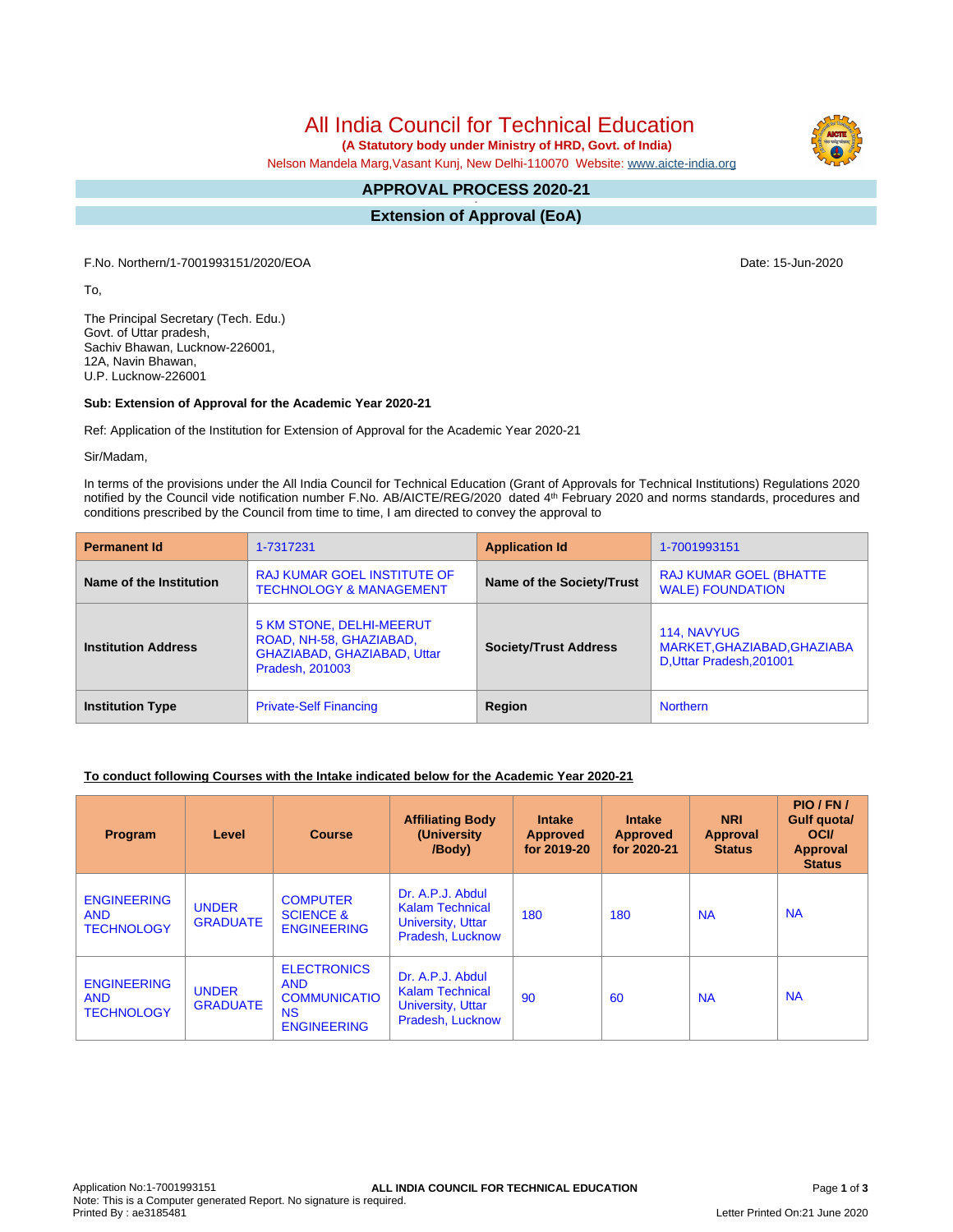### **Course(s) Applied for Closure by the Institution for the Academic Year 2020-21**

| <b>Program</b>                              | Level                 | <b>Course</b>                                                     | <b>Affiliating Body</b><br>(Univ/Body)                                                     | <b>Course Closure Status</b> |
|---------------------------------------------|-----------------------|-------------------------------------------------------------------|--------------------------------------------------------------------------------------------|------------------------------|
| <b>MANAGEMENT</b>                           | <b>POST GRADUATE</b>  | <b>MBA</b>                                                        | Dr. A.P.J. Abdul<br><b>Kalam Technical</b><br><b>University, Uttar</b><br>Pradesh, Lucknow | Approved                     |
| <b>ENGINEERING AND</b><br><b>TECHNOLOGY</b> | <b>UNDER GRADUATE</b> | <b>ELECTRICAL AND</b><br><b>ELECTRONICS</b><br><b>ENGINEERING</b> | Dr. A.P.J. Abdul<br><b>Kalam Technical</b><br><b>University, Uttar</b><br>Pradesh, Lucknow | Approved                     |

# **It is mandatory to comply with all the essential requirements as given in APH 2020-21 (Appendix 6)**

# **Important Instructions**

- 1. The State Government/ UT/ Directorate of Technical Education/ Directorate of Medical Education shall ensure that 10% of reservation for Economically Weaker Section (EWS) as per the reservation policy for admission, operational from the Academic year 2020-21 is implemented without affecting the reservation percentages of SC/ ST/ OBC/ General. However, this would not be applicable in the case of Minority Institutions referred to the Clause (1) of Article 30 of Constitution of India. Such Institution shall be permitted to increase in annual permitted strength over a maximum period of two years beginning with the Academic Year 2020-21
- 2. The Institution offering courses earlier in the Regular Shift, First Shift, Second Shift/Part Time now amalgamated as total intake shall have to fulfil all facilities such as Infrastructure, Faculty and other requirements as per the norms specified in the Approval Process Handbook 2020-21 for the Total Approved Intake. Further, the Institutions Deemed to be Universities/ Institutions having Accreditation/ Autonomy status shall have to maintain the Faculty: Student ratio as specified in the Approval Process Handbook. All such Institutions/ Universities shall have to create the necessary Faculty, Infrastructure and other facilities WITHIN 2 YEARS to fulfil the norms based on the Affidavit submitted to AICTE.
- 3. In case of any differences in content in this Computer generated Extension of Approval Letter, the content/information as approved by the Executive Council / General Council as available on the record of AICTE shall be final and binding.
- 4. Strict compliance of Anti-Ragging Regulation: Approval is subject to strict compliance of provisions made in AICTE Regulation notified vide F. No. 373/Legal/AICTE/2009 dated July 1, 2009 for Prevention and Prohibition of Ragging in Technical Institutions. In case Institution fails to take adequate steps to Prevent Ragging or fails to act in accordance with AICTE Regulation or fails to punish perpetrators or incidents of Ragging, it will be liable to take any action as defined under clause 9(4) of the said Regulation.

**Prof.Rajive Kumar Member Secretary, AICTE**

Copy to:

- **1. The Director Of Technical Education\*\*, Uttar Pradesh**
- **2**. **The Registrar\*\*,**